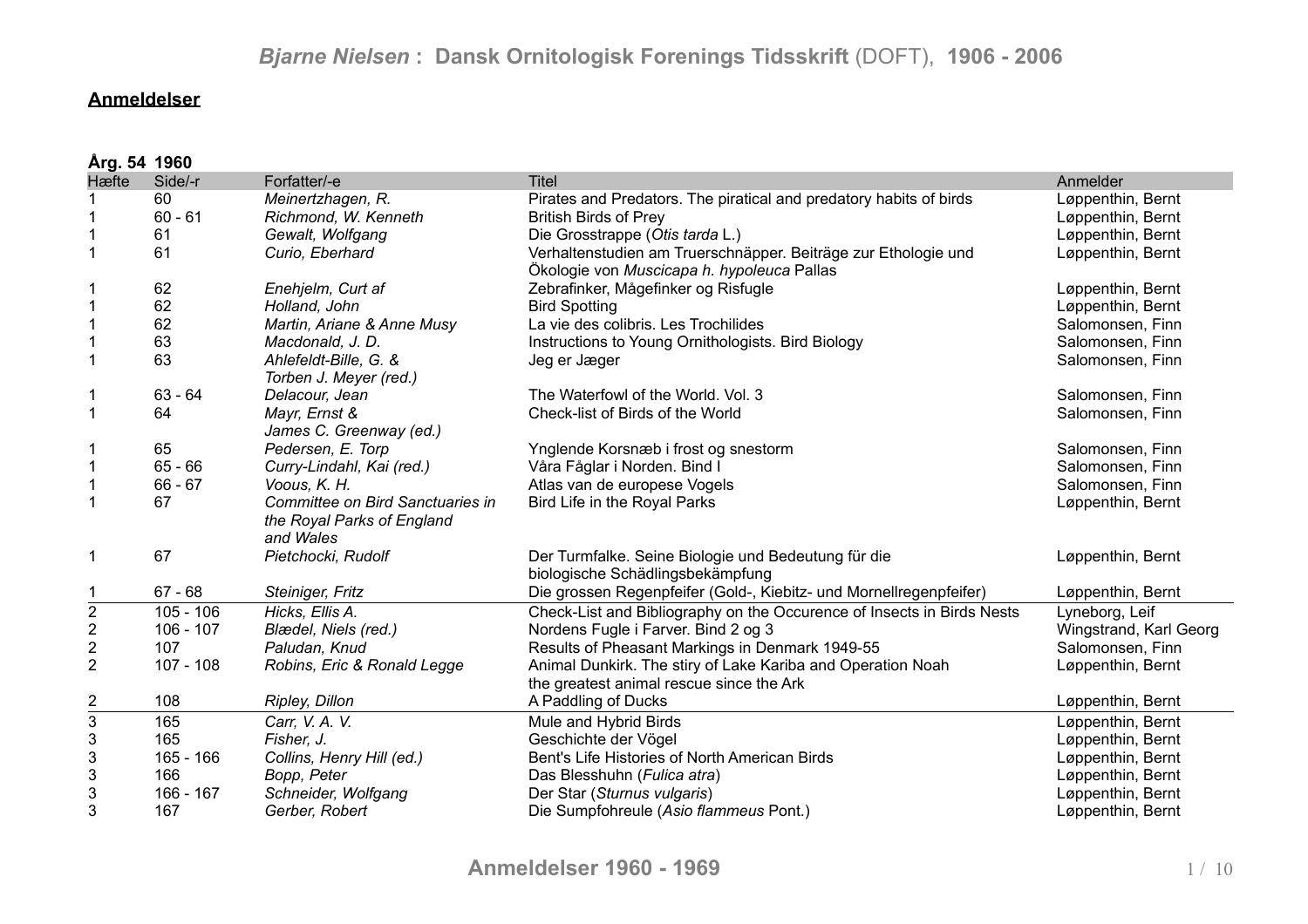| 3              | 167         | Keve, Andreas                    | Magyarorzág madarainak névjegyzéke. Nomeclator avium Hungariae     | Løppenthin, Bernt      |
|----------------|-------------|----------------------------------|--------------------------------------------------------------------|------------------------|
| 3              | $167 - 168$ | Bondesen, Poul                   | Fuglesanger - en verden af musik                                   | Wingstrand, Karl Georg |
| 4              | 200         | Brown, Leslie                    | The Mystery of the Flamingos                                       | Løppenthin, Bernt      |
| 4              | 201         | Dost, Hellmuth                   | Die Vögel der Insel Rügen                                          | Løppenthin, Bernt      |
| 4              | 201         | Kartaschew, N. N.                | Die Alkenvögel des Nordatlantiks                                   | Løppenthin, Bernt      |
| 4              | 201         | Hollom, P. A. D.                 | The Popular Handbook of Rarer British Birds                        | Løppenthin, Bernt      |
| 4              | 202         | Tweedie, M. W. F.                | Common Malayan Birds                                               | Løppenthin, Bernt      |
| 4              | $202 - 203$ |                                  | Proceedings of the XII International Ornithological Congress,      | Salomonsen, Finn       |
|                |             |                                  | Helsinki 5.-12. VI. 1958                                           |                        |
| 4              | 203         | Markgren, Martin                 | Fugitive Reactions in Avian Behaviour                              | Salomonsen, Finn       |
| 4              | $203 - 204$ |                                  | Fugle-Nyt                                                          | Salomonsen, Finn       |
| 4              | 204         | Madsen, Harry & K. G. Wingstrand | Some Behavioural Reactions and Structures Enabling Birds to Endure | Salomonsen, Finn       |
|                |             |                                  | Winter Frost in Arctic Regions                                     |                        |
| $\overline{4}$ | $204 - 205$ | Williamson, Kenneth              | Indentification for Ringers. 1. The genera Locustella, Lusciniola, | Salomonsen, Finn       |
|                |             |                                  | Acrocephalus and Hippolais                                         |                        |
| 4              | 205         | Arn-Willi, Hans                  | Biologische Studien am Alpensegler                                 | Salomonsen, Finn       |
| 4              | $205 - 206$ | <b>Belvianes, Marcel</b>         | De smukkeste fugle                                                 | Salomonsen, Finn       |
| 4              | 206         | Voous, K. H.                     | Atlas of European Birds                                            | Salomonsen, Finn       |

#### **Årg. 55 1961**

| AIY. VV 1991   |             |                                   |                                                     |                    |
|----------------|-------------|-----------------------------------|-----------------------------------------------------|--------------------|
| Hæfte          | Side/-r     | Forfatter/-e                      | Titel                                               | Anmelder           |
|                | $62 - 63$   | Steinbacher, Joachim &            | Vögel in Käfig und Voliere                          | Løppenthin, Bernt  |
|                |             | Hans E. Wolters                   |                                                     |                    |
|                | 63          | Marshall, A. J. (ed.)             | Biology and Comparative Physiology of Birds. Vol. 1 | Løppenthin, Bernt  |
|                | $63 - 64$   | Smythies, Bertram E.              | The Vbirds of Borneo                                | Løppenthin, Bernt  |
|                | 64          | Stonehouse, Bernard               | Wideawake Island                                    | Løppenthin, Bernt  |
| 2              | 104         | Bannermann, David Armitage        | The Birds of the British Isles. Vol. 3 - vol. 9     | Løppenthin, Bernt  |
| 2              | 105         | Højgaard, Mogens                  | Dyr og mand imellem                                 | Poulsen, Holger    |
| $\overline{2}$ | 105         | Freuchen, Peter & Finn Salomonsen | Det arktiske år                                     | Preuss, Niels Otto |
| $\overline{2}$ | $105 - 107$ |                                   | Den første unions-ornithologkonference              | Johansen, Hans     |
| 2              | 107         | Peterson, Roger, Guy Mountfort    | Europas Fugle                                       | Bræstrup, F. W.    |
|                |             | & P. A. D. Hollom                 |                                                     |                    |
| 2              | 108         | Goodwin, Derek                    | Instructions to Young Ornithologists                | Salomonsen, Finn   |
| 2              | 108         |                                   | Naturhistorisk Froening for Jylland 1911-1961       | Salomonsen, Finn   |
| $\overline{2}$ | $108 - 109$ | Sanft, Kurt                       | <b>Bucerotidae</b>                                  | Salomonsen, Finn   |
| $\overline{2}$ | 109 - 110   | Öhrn, Bertil                      | Fågelregioner                                       | Salomonsen, Finn   |
| $\overline{2}$ | 110         | Mélides, Nicolas                  | Perruches australiennes et autres psittacides       | Salomonsen, Finn   |
| $\overline{2}$ | 110         | Lorenzen, Poul                    | Vilde fugle i sagn og tro                           | Salomonsen, Finn   |
| 2              | 111         |                                   | Kungl. Vetenskapsakademiens Naturskyddskommitté     | Salomonsen, Finn   |
| 2              | 111         | Freye, Hans-Albrecht              | Vögel                                               | Salomonsen, Finn   |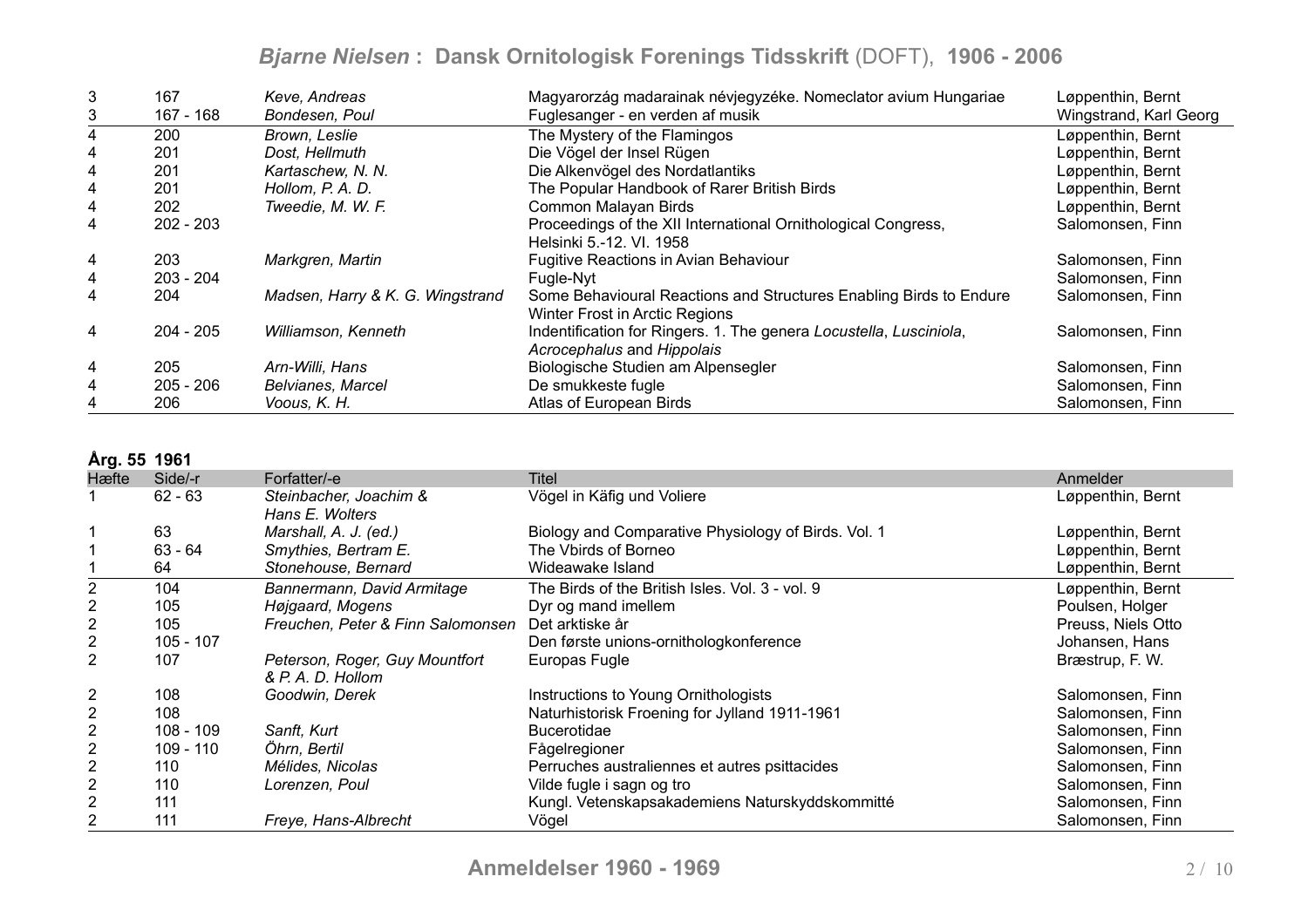| 3            | 168       | Dementiev, G. P. & N. A. Gladkov   | Systema avium rossicarum. Vol. II                                        | Løppenthin, Bernt |
|--------------|-----------|------------------------------------|--------------------------------------------------------------------------|-------------------|
| 3            | 168 - 169 | Dementiev, G. P.                   | Der Gerfalke (Falco gyrfalco L. - Falco rusticolus L.)                   | Løppenthin, Bernt |
| 3            | 169 - 170 | Bond, James                        | Birds of the West Indies                                                 | Løppenthin, Bernt |
| 3            | 170       | Dolgushin, J. A.                   | Ptitsy Kazakhstana (Kazakhstans fugle)                                   | Johansen, Hans    |
| 3            | 170 - 171 | Richmond, Kenneth                  | <b>Hihgland Gathering</b>                                                | Løppenthin, Bernt |
| 3            | 171       | Ryder, Stéphanie Roden             | Blind Jack. A. responsibility                                            | Løppenthin, Bernt |
| 3            | 171       | Enehjelm, Curt af                  | Kanariefuglene                                                           | Løppenthin, Bernt |
| 3            | 171       | Knight, Maxwell                    | <b>Talking Birds</b>                                                     | Løppenthin, Bernt |
| 3            | 171 - 172 | Stresemann, Erwin & L. A. Portenko | Atlas der Verbreitung palaearktischer Vögel. 1. Lieferung                | Salomonsen, Finn  |
| 3            | 172 - 173 | Tuck, Leslie M.                    | The Murres. Their Distribution, Populations and Biology                  | Salomonsen, Finn  |
| $\sqrt{3}$   | 173 - 174 | Lind, Hans                         | Studies on the Behaviour of the Black-tailed Godwit (Limosa limosa (L.)) | Salomonsen, Finn  |
| 3            | 174 - 175 | Fabricius, Eric                    | Etologi. En introduktion till studiet av djurens beteendemönster         | Salomonsen, Finn  |
| $\mathbf{3}$ | 175       | Schildmacher, Hans (red.)          | Beiträge zur Kenntnis deutscher Vögel                                    | Salomonsen, Finn  |
| 3            | 175 - 176 | Meyerriecks, Andrew J.             | Comparative Breeding Behavior of Four Species of North American Herons   | Salomonsen, Finn  |
| 4            | 229 - 230 | Ennion, Eric                       | The House on the Shore. The story of Monks' House Bird Observatory       | Løppenthin, Bernt |
| 4            | 230       | Bennett, R. B.                     | Budgerigars, Canaries and Foreign Finches                                | Løppenthin, Bernt |
| 4            | 230       | Rittinghau, Hans                   | Der Seeregenpfeifer (Charadrius alexandrinus L.)                         | Løppenthin, Bernt |
| 4            | 231       | Scott, Peter                       | The Eye of the Wind                                                      | Løppenthin, Bernt |
| 4            | 231 - 232 | [Kosmos, Stuttgart]                | Stimmen einheimischer Vögel                                              | Gensbøl, Benny    |
| 4            | 232 - 233 | Lindblad, Jan                      | Den sjungande fågelboken                                                 | Gensbøl, Benny    |
| 4            | 233       | Lüttschwager, Johannes             | Die Drontevögel                                                          | Løppenthin, Bernt |
| 4            | 233 - 234 | Rothschild, Miriam & Theresa Clay  | Fleas, Flukes and Cuckoos                                                | Løppenthin, Bernt |
| 4            | 234       | Eggeling, W. J.                    | The Isle of May                                                          | Løppenthin, Bernt |
| 4            | 234 - 235 | MacDonald, Malcolm                 | Birds in my Indian Garden                                                | Løppenthin, Bernt |
| 4            | 235       | Mavrogordato, J. G.                | A Hawk for the Bush. A treatise on the training of the Sparrow-hawk      | Løppenthin, Bernt |
|              |           |                                    | and other short-winged hawks                                             |                   |
| 4            | 235 - 236 | Parmelee, Alice                    | All the Birds of the Bible, their stories, identification and meaning    | Løppenthin, Bernt |
| 4            | 236       | Ursing, Björn                      | Fuglebogen. En felthåndbog i farver                                      | Salomonsen, Finn  |
| 4            | 236 - 237 | Boas/Thomsen                       | Zoologi. Tredje bind, Chordater                                          | Salomonsen, Finn  |

| Årg. 56 1962 |  |  |
|--------------|--|--|
|--------------|--|--|

| $1.1$ M $\vee$ $\vee$ $\vee$ $\vee$ $\cong$ |           |                            |                                                |                   |
|---------------------------------------------|-----------|----------------------------|------------------------------------------------|-------------------|
| Hæfte                                       | Side/-r   | Forfatter/-e               | Titel                                          | Anmelder          |
| $2 - 3$                                     | 143       | Allen, Robert Porter       | Birds of the Caribbean                         | Løppenthin, Bernt |
| $2 - 3$                                     | 143       | Bannermann, David Armitage | The birds of the British Isles. Vol. 10        | Løppenthin, Bernt |
| $2 - 3$                                     | 143 - 144 | Herklots, G. A. C.         | The Birds of Trinidad and Tobago               | Løppenthin, Bernt |
| $2 - 3$                                     | 144       | Gerrits, H. A.             | Pheasants. Including there care in the aviary. | Løppenthin, Bernt |
| $2 - 3$                                     | 144       | Olrog, Claes Chr.          | Las aves argentinas, una guia de campo         | Løppenthin, Bernt |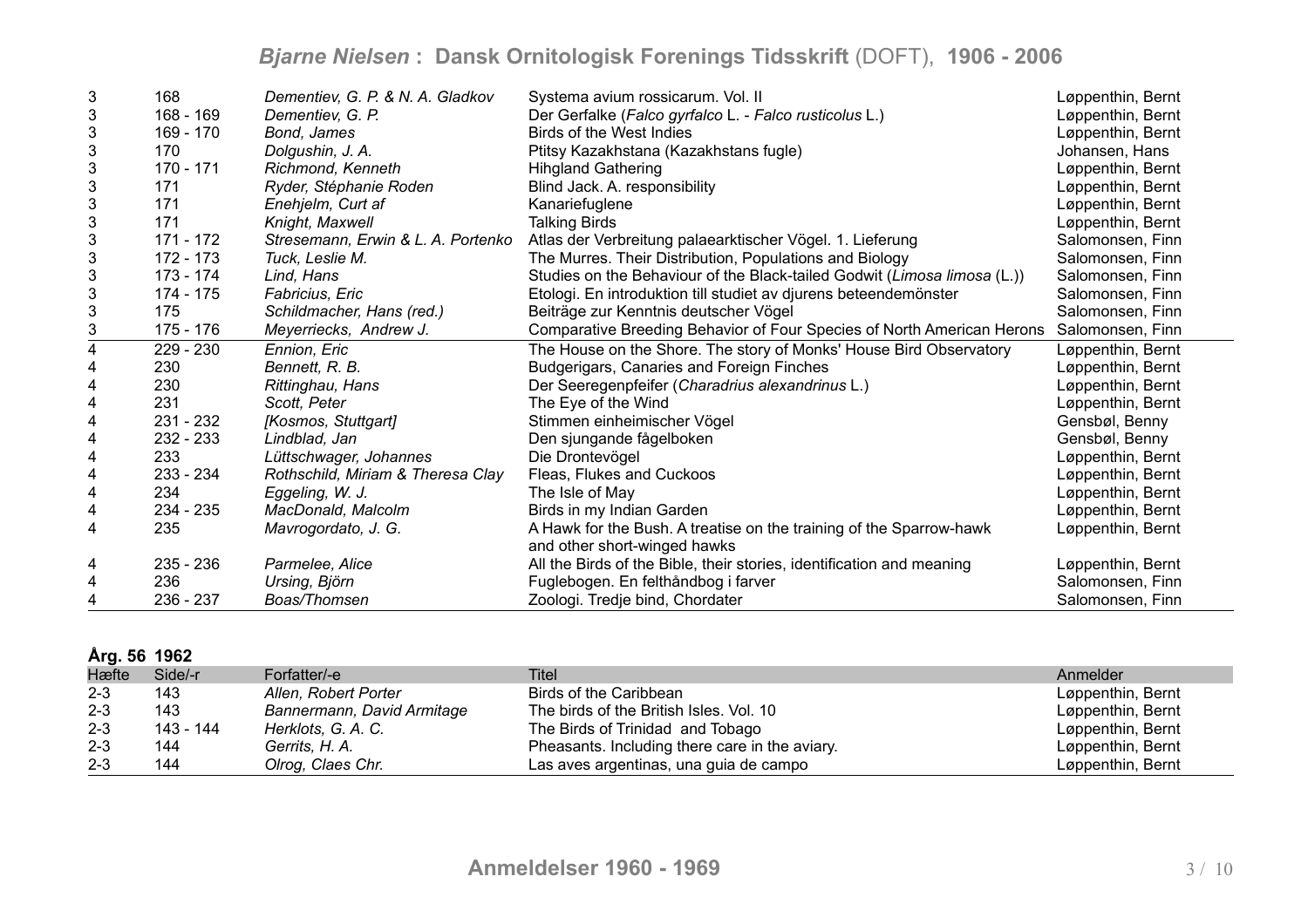| Årg. 57 1963   |           |                                                                     |                                                                                               |                        |
|----------------|-----------|---------------------------------------------------------------------|-----------------------------------------------------------------------------------------------|------------------------|
| Hæfte          | Side/-r   | Forfatter/-e                                                        | <b>Titel</b>                                                                                  | Anmelder               |
|                | 76        | Thorpe, W. H. & O. L. Zangwill                                      | <b>Current Problems in Animal Behaviour</b>                                                   | Poulsen, Holger        |
|                | 76        | <b>Blume, Dieter</b>                                                | Schwarzspecht - Grünspecht - Grauspecht                                                       | Løppenthin, Bernt      |
|                | 76        | Siefke, Axel                                                        | Dorn- und Zaungrasmücke, Sylvia communis Latham, S. curruca (Linné)                           | Løppenthin, Bernt      |
|                | 76        | Tupholme, C. H. S.                                                  | Photographing Garden Birds with a 35-mm Camera                                                | Løppenthin, Bernt      |
| 1              | 77        | Collins, Henry Hill, jr.                                            | The Bird Watcher's Quiz Book                                                                  | Løppenthin, Bernt      |
| $\mathbf 1$    | 77        | Lucas, Alfred M. & Casimir Jamroz                                   | Atlas of Avian Hematology                                                                     | Løppenthin, Bernt      |
| $\mathbf{1}$   | 77        | Mackworth-Praed, C. W. &<br>C. H. B. Grant                          | Birds of the Southern Third of Africa. African Handbook of Birds,<br>ser. 2, vol. 1           | Løppenthin, Bernt      |
| 1              | 78        | <b>His Royal Highness</b><br>the Duke of Edinburgh                  | <b>Birds from Britannia</b>                                                                   | Løppenthin, Bernt      |
| 1              | 78        | Wynne-Edwards, V. C.                                                | Animal Dispersion in relation to Social Behaviour                                             | Løppenthin, Bernt      |
| $\mathbf{1}$   | 78        | Sedgwick, Noel M., Peter Whitaker<br>& Jefferey Harrison            | The New Wildfowler                                                                            | Løppenthin, Bernt      |
| 1              | 79        | Eibl-Eibesfeldt, I.                                                 | Galapagos. Noahs ark i Stillehavet                                                            | Nørrevang, Arne        |
| $\mathbf{1}$   | 79        | Kozlova, E. V.                                                      | Charadriiformes, suborder Limicolae. Fauna USSR, Fugle Vol. !!,<br>bd. 1, del 2               | Johansen, Hans         |
| 1              | 80        | Thorpe, W. H.                                                       | Bird Song. The biology of vocal communication and expression in birds                         | Løppenthin, Bernt      |
| $\mathbf 1$    | 80        | Austin, Oliver L.                                                   | Birds of the World. A survey of twenty-five orders and one<br>hundred and fifty-five families | Nørrevang, Arne        |
| 1              | $80 - 81$ | Janushevitch, A. J. & fl.                                           | Ptitsy Kirgisii (Kirgisiens fugle), bd. I-III                                                 | Johansen, Hans         |
| $\mathbf{1}$   | 81        | Salomonsen, Finn &<br>Gustaf Rudebeck (red.)                        | Danmarks Fugle                                                                                | Wingstrand, Karl Georg |
| 1              | 82        | Chrisholm, Alec H.                                                  | The Romance of the Lyrebird                                                                   | Løppenthin, Bernt      |
| 1              | $82 - 83$ | Fisher, James, Julian Huxley,<br>Gerald Barry & J. Bronowsky (red.) | Verden omkring os.                                                                            | Nørrevang, Arne        |
| 1              | $82 - 83$ | Fisher, James, Julian Huxley,<br>Gerald Barry & J. Bronowsky (red.) | Den levende jord                                                                              | Nørrevang, Arne        |
| 1              | $82 - 83$ | Fisher, James, Julian Huxley,<br>Gerald Barry & J. Bronowsky (red.) | Jorden-planter-dyr                                                                            | Nørrevang, Arne        |
| 1              | 83        | Weismann, Carl                                                      | Fugle på min vej                                                                              | Nørrevang, Arne        |
| $\mathbf{1}$   | 83        | Myrberget, Svein                                                    | Undersøkelser over (Fratercula arctica L.). Egg, rugning og unger                             | Poulsen, Holger        |
| $\mathbf 1$    | 83        | Thorpe, W. H.                                                       | Bird-Song. The Biology of Vocal Communication and Expression in Birds                         | Poulsen, Holger        |
| $\mathbf 1$    | 84        | Peterson, Roger Tory,<br>Guy Mountfort & P. A. D. Hollom            | Fuglar Islands og Evrópu                                                                      | Løppenthin, Bernt      |
| 1              | 84        | Peterson, Roger Tory,<br>Guy Mountfort & P. A. D. Hollom            | Euroopan linnut                                                                               | Løppenthin, Bernt      |
| 1              | 84        | Lane, Frank W.                                                      | Animal Wonderland                                                                             | Løppenthin, Bernt      |
| $\overline{2}$ | 129       | Dorst, Jean                                                         | The Migrations of Birds                                                                       | Nørrevang, Arne        |
| $\overline{2}$ | 129       | Pedersen, Kay W.                                                    | Møde med dyr i naturen                                                                        | Nørrevang, Arne        |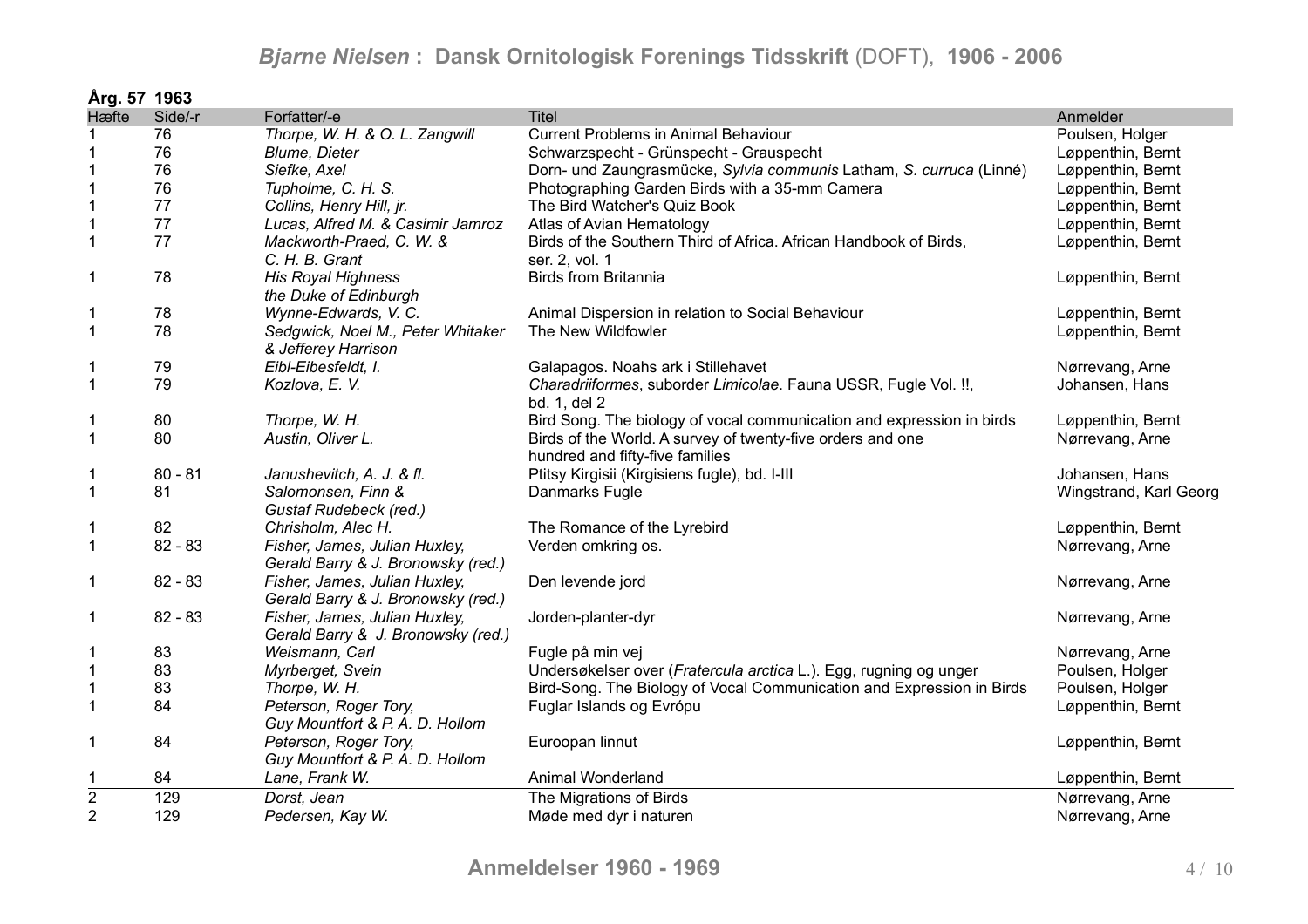| 2              | 129       | Curry-Lindahl, Kai                | Contribution a l'etude des vertébrés terrestres en Afrique tropicale.<br>Fascicule 1 | Nørrevang, Arne       |
|----------------|-----------|-----------------------------------|--------------------------------------------------------------------------------------|-----------------------|
| 2              | 130       | Pettingill, Eleanor Rice          | Pequin Summer Cassell                                                                | Nørrevang, Arne       |
| $\overline{2}$ | 130       | Williamson, Kenneth               | Identification for Ringers. 2. The Genus Phylloscopus                                | Nørrevang, Arne       |
| 2              | 130       | Moll, Karl Heinz                  | Der Fischadler (Pandion h. haliaëtus)                                                | Løppenthin, Bernt     |
| 2              | 130       | Lister, Michael                   | A Bird and its Bush                                                                  | Løppenthin, Bernt     |
| 2              | 131       | Boosey, Edward J.                 | Foreign Bird Keeping. A complete guide to breeding and management                    | Løppenthin, Bernt     |
| $\mathbf{2}$   | 131       | Bannerman, David Armitage         | The Birds of the Bristish Isles. Vol. 11                                             | Løppenthin, Bernt     |
| 2              | 131       | <b>Boback, Alfred Willy</b>       | Unsere Wildenten                                                                     | Løppenthin, Bernt     |
| 2              | 131       | Sveriges Radio                    | Radioens fågelskivor                                                                 | Gensbøl, Benny        |
| 2              | 132       | Berger, A. J                      | <b>Bird Study</b>                                                                    | Nørrevang, Arne       |
| $\mathbf{2}$   | 132       | Yapp, W. B.                       | <b>Birds and Woods</b>                                                               | Nørrevang, Arne       |
| 2              | 132       | Cawkell, M. B. R., D. H. Maling & | The Falkland Islands                                                                 | Nørrevang, Arne       |
|                |           | E. M. Gawkell                     |                                                                                      |                       |
| 3              | 179 - 180 | Salomonsen, Finn                  | Oversigt over Danmarks Fugle                                                         | Christensen, Niels H. |
| 3              | 180       | Bent, A. C.                       | Life Histories of North American Birds of Prey. Parts I-II, Life Histories           | Nørrevang, Arne       |
|                |           |                                   | of North American Shore Birds                                                        |                       |
| 3              | 180       | Bent, A. C.                       | Life Histories of North American Wild Fowl. Parts I-II                               | Nørrevang, Arne       |
| 3              | 180       | Allen, G. M.                      | Birds and their attributes                                                           | Nørrevang, Arne       |

#### **Årg. 58 1964**

| Hæfte | Side/-r   | Forfatter/-e                                                                                                  | <b>Titel</b>                                                                        | Anmelder          |
|-------|-----------|---------------------------------------------------------------------------------------------------------------|-------------------------------------------------------------------------------------|-------------------|
|       | 45        | Bannerman, David Armitage                                                                                     | The Birds of the British Isles                                                      | Løppenthin, Bernt |
|       | 45        | Bannerman, David Armitage                                                                                     | Birds of the Atlantic Islands                                                       | Løppenthin, Bernt |
|       | 46        | Kirchner, Heinrich                                                                                            | Der Bruchwasserläufer (Tringa glareola L.)                                          | Løppenthin, Bernt |
|       | 46        | <b>Blume, Dieter</b>                                                                                          | Die Buntspechte (Gattung Dendrocopus)                                               | Løppenthin, Bernt |
|       | 46        | Hasse, Heinz                                                                                                  | Die Goldammer (Emberiza citinella)                                                  | Løppenthin, Bernt |
|       | $46 - 47$ | Niethammer, Günther, Jochen<br>Niethammer & Josef Szijj                                                       | Die Einbürgerung von Säugetieren und Vögel in Europa                                | Løppenthin, Bernt |
|       | 47        | Peterson, Roger Tory & Ed.'s of Life                                                                          | The Birds                                                                           | Løppenthin, Bernt |
|       | 47        | Sveriges Radio                                                                                                | Radioens fågelskivor                                                                | Gensbøl, Benny    |
|       | 47 - 48   | Simkiss, K.                                                                                                   | <b>Bird Flight</b>                                                                  | Løppenthin, Bernt |
|       | 48        | Cohen, Edwin                                                                                                  | Birds of Hampshire and the Isle of Wight                                            | Løppenthin, Bernt |
|       | 48        | Immelmann, Klaus, Joachim<br>Steinbacher, Hans E. Wolters,<br>C. af Enehjelm, J. Nicolai,<br>H. Steiner m.fl. | Vögel in Käfig und Voliere. Prachtfinken                                            | Løppenthin, Bernt |
| 3     | 143       | Harman, lan                                                                                                   | Bird-keeping in Australia                                                           | Løppenthin, Bernt |
| 3     | 143       | Mackworth-Praed, C. W. &<br>C. H. B. Grant                                                                    | Birds in the Southern Third of Africa. African Handbook of Birds,<br>ser. 2, vol. 2 | Løppenthin, Bernt |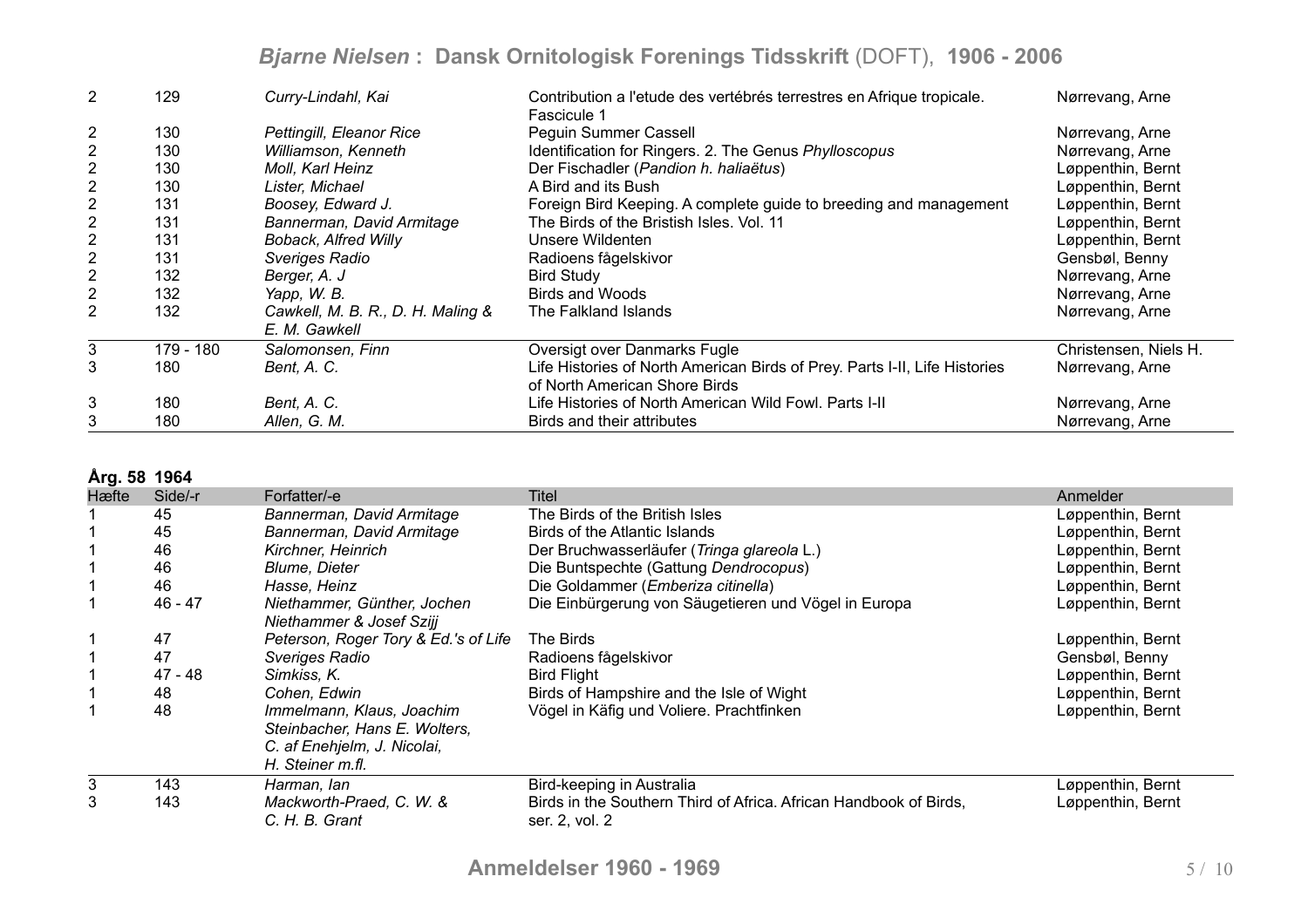| 3                         | 143       | Prestwich, Arthur A.                  | "I Name this Parrot"                                                       | Løppenthin, Bernt |
|---------------------------|-----------|---------------------------------------|----------------------------------------------------------------------------|-------------------|
| 3                         | 143 - 144 | Haverschmidt, Francois                | The Black-tailed Godwit                                                    | Løppenthin, Bernt |
| 3                         | 144       | Krösche, Otto                         | Die Moa-Strausse, Neu-Seelands augestorbene Riesenvogel                    | Løppenthin, Bernt |
| 3                         | 144       | Pätzold, Rodolf                       | Die Feldlerche (Alauda arvensis (L.))                                      | Løppenthin, Bernt |
| 3                         | 144 - 145 | Menzel, Heinz                         | Der Steinschmätzer (Oenanthe oenanthe)                                     | Løppenthin, Bernt |
| 3                         | 145       | Wobus, Ulrich                         | Der Rothalstaucher (Podiceps griseigena (Boddaert))                        | Løppenthin, Bernt |
| $\ensuremath{\mathsf{3}}$ | 145       | North, Myles E. W.                    | <b>Voices of African Birds</b>                                             | Pedersen, E. Torp |
| 3                         | 145       | Roedelberger, Franz A.                | Europas Dyreverden                                                         | Nørrevang, Arne   |
| 3                         | 145       | Roedelberger, Franz A.                | The Wonderful World of Nature                                              | Nørrevang, Arne   |
| $\mathbf{3}$              | 145 - 146 | Blotzheim, Urs N. Glutz von (red.)    | Die Brutvögel der Schweiz                                                  | Nørrevang, Arne   |
| 3                         | 146       | Lister, Michael                       | A Glossary for Bird Watchers                                               | Løppenthin, Bernt |
| 3                         | 146       | Rogers, Cyril H.                      | Budgerigars, and how to breed them                                         | Løppenthin, Bernt |
| 3                         | 146       | Eisentraut, Martin                    | Die Wirbeltiere des Kamerungebirges                                        | Nørrevang, Arne   |
| 3                         | 146       | Summers-Smith, D.                     | The House Sparrow                                                          | Nørrevang, Arne   |
| 4                         | 194 - 195 | Svensson, Lars                        | Bestämningsguide för vissa tättingar                                       | J. R. J.          |
|                           | 195 - 196 | Blædel, Niels (red.)                  | Nordens Fugle i Farver. 7 bind                                             |                   |
| 4                         | 196       | Formosov, A. N. & I. A. Isakov (red.) | Organizacia i metody utjota ptic i vrednykh grysonov                       | Johansen, H.      |
|                           |           |                                       | [Organisation og metode til statusoptælling af fugle og små pattedyr]      |                   |
| 4                         | 197       | Ivanov, I., A. I. & B. K. Stegmann    | Kratkij opredelitel ptits SSSR [Kort bestemmelsesnøgle for fuglene i USSR] | Johansen, H.      |
| 4                         | 197       | Gladkov, N. A., G. P. Dementjev,      | Opredelitel ptits SSSR [Bestemmelsesbog for USSR's fugle]                  | Johansen, H.      |
|                           |           | E. S. Ptuschenkom &                   |                                                                            |                   |
|                           |           | A. N. Sudilovskaja                    |                                                                            |                   |

### **Årg. 59 1965**

| Hæfte | Side/-r   | Forfatter/-e                                           | Titel                                                              | Anmelder             |
|-------|-----------|--------------------------------------------------------|--------------------------------------------------------------------|----------------------|
|       | 57        | Blixen, Karen, Finn Salomonsen &<br>Carl Syrach Larsen | Karen Blixen og fuglene                                            | A. H.                |
|       | 57        | <b>Blume, Dieter</b>                                   | Ausdrucksformen unserer Vögel                                      | Løppenthin, Bernt    |
|       | $57 - 58$ | Darling, Lois & Louis                                  | <b>Bird</b>                                                        | Joensen, Anders Holm |
|       | 58        | Etchecopar, R. D. & F. Hüe                             | Les oiseaux du Nord de l'Afrique                                   | Nørrevang, Arne      |
|       | $58 - 59$ | Fischer, James &<br><b>Roger Tory Peterson</b>         | The World of Birds, a comprehensive guide to general ornitology    | Løppenthin, Bernt    |
|       | 59        | Palmer, Ralph S. (red.)                                | Handbook of North American Birds. Vol. 1, Loons through Flamingoes | Nørrevang, Arne      |
|       | $59 - 60$ | Salomonsen, Finn                                       | Fugle og Folk                                                      | Joensen, Anders Holm |
|       | 60        | Niethammer, G., H. Kramer &<br>H. E. Wolters           | Die Vögel Deutschlands, Artenliste                                 | Løppenthin, Bernt    |
|       | 60        | Sibley, Charles G. (red.)                              | Prooceedings XIII International Ornithological Congress            | Nørrevang, Arne      |
|       | $60 - 61$ | Thomson, A. Landsborough (red.)                        | A New Dictionary of Birds                                          | Nørrevang, Arne      |
|       | -61       | Forges, D. des & D. D. Harber                          | A Guide to the Birds of Sussex                                     | Joensen, Anders Holm |
|       | 61        | Schneider, Wolfgang                                    | Die Schleiereule (Tyto alba)                                       | Løppenthin, Bernt    |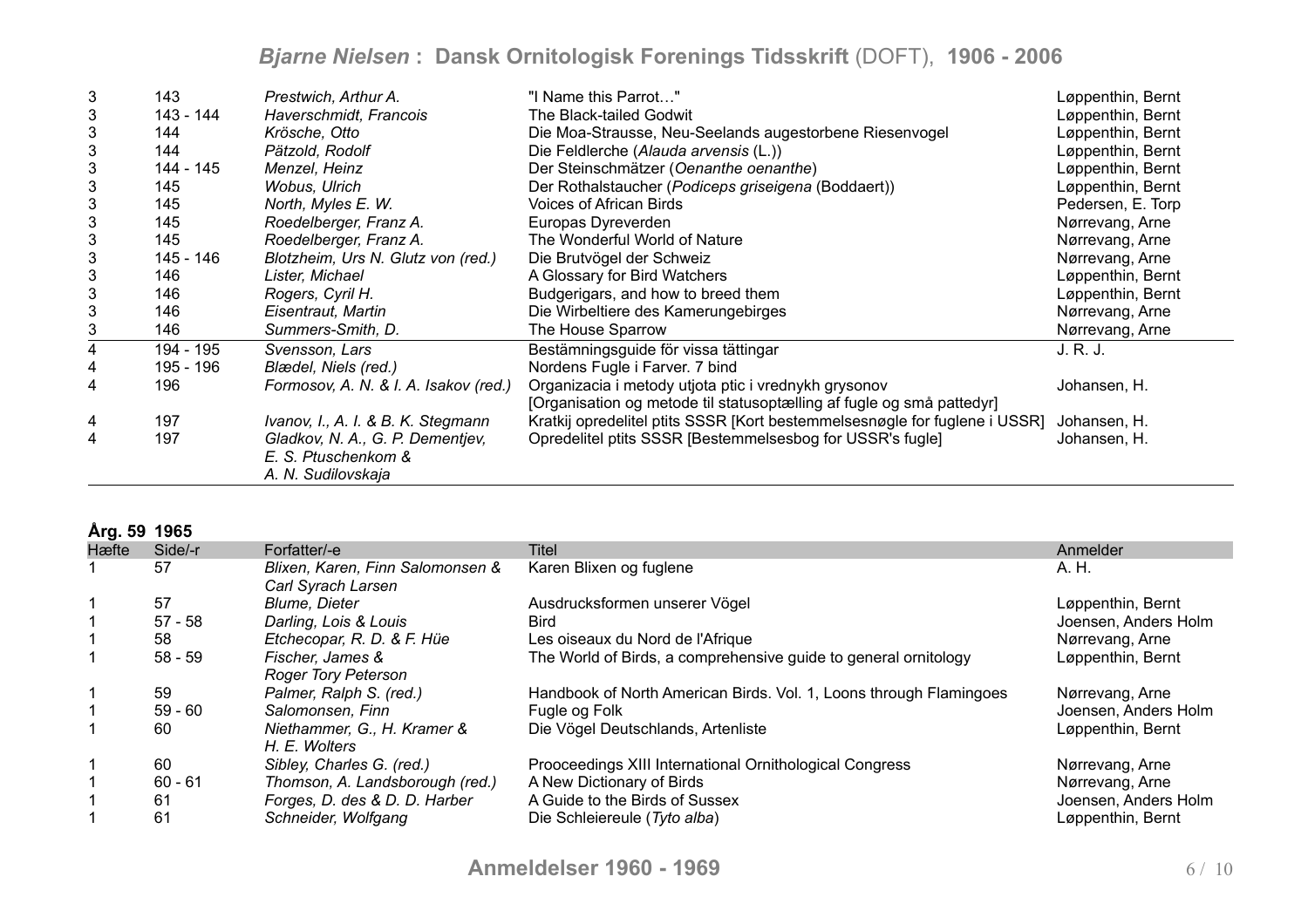|                  | $61 - 62$   | Frisch, Otto von                              | Bei seltenen Vögeln in Moor und Steppe                                                  | Løppenthin, Bernt     |
|------------------|-------------|-----------------------------------------------|-----------------------------------------------------------------------------------------|-----------------------|
| $\mathbf 1$      | 62          | Roedelberger, Franz A. &<br>Vera I. Groschoff | African Wildlife                                                                        | Joensen, Anders Holm  |
| $\boldsymbol{2}$ | $107 - 108$ | Grossman, M. L. & J. Hamlet                   | Birds of Prey of The World                                                              | Christensen, Niels H. |
| $\mathbf 2$      | 108         | Schmidt-Nielsen, Knut                         | <b>Desert Animals</b>                                                                   | Joensen, Anders Holm  |
| $\boldsymbol{2}$ | 109         | Sterbetz, Istvan                              | Der Seidenreiher (Egretta garzetta)                                                     | Joensen, Anders Holm  |
| $\overline{2}$   | 109         | The International Council for                 |                                                                                         |                       |
|                  |             | <b>Bird Preservation 1964</b>                 | Report on the Working Conference on Birds of Prey and Owls,<br>Caen, Calvados, Normandy | Joensen, Anders Holm  |
| $\overline{2}$   | 109         | Vaurie, Charles                               | The Birds of the Palearctic Fauna. Non Passeriformes                                    | Joensen, Anders Holm  |
| $\overline{2}$   | 109         | Steinbacher, Joachim &                        | Vögel in Käfig und Voliere. Einheimische Singvögel 3-7. 1961-1964                       | Løppenthin, Bernt     |
|                  |             | Hans E. Wolters                               |                                                                                         |                       |
| $\overline{2}$   | 109         | Steinbacher, Joachim &                        | Vögel in Käfig und Voliere. Prachtfinken 4-15. 1963-1965                                | Løppenthin, Bernt     |
|                  |             | Hans E. Wolters                               |                                                                                         |                       |
| $\overline{2}$   | 110         | [Campbell, B., K. Williamson,                 | <b>Birds Birds Birds</b>                                                                | Joensen, Anders Holm  |
|                  |             | R. Fitter & G. Mountfort (editors)]           |                                                                                         |                       |
| $\overline{c}$   | 110         | Imhof, Thomas                                 | Alabama Birds                                                                           | Joensen, Anders Holm  |
| $\mathbf 2$      | 110         | Gillham, Mary E.                              | Instructions to Young Ornithologists IV. Sea-Birds                                      | Joensen, Anders Holm  |
| $\overline{2}$   | 110         | Goodwin, Derek                                | Instructions to Young Ornithologists VI. Domestic Birds                                 | Joensen, Anders Holm  |
| $\overline{3-4}$ | 267         | Salomonsen, Finn                              | Fuglene ved vore kyster                                                                 | Joensen, Anders Holm  |
| $3 - 4$          | 268         | Trap-Lind, Ib                                 | De danske ugler                                                                         | Joensen, Anders Holm  |
| $3 - 4$          | 268         | Bancke, Peter                                 | <b>Brushanen</b>                                                                        | Joensen, Anders Holm  |
| $3 - 4$          | $268 - 269$ | Atkinson-Willes, G. L. (ed.)                  | Wildfowl In Great Britain. A Survey of the winter distribution of                       | Joensen, Anders Holm  |
|                  |             |                                               | the Anatidae and their conservation in England, Scotland and Wales                      |                       |
| $3 - 4$          | 269         | Brown, Phillip                                | <b>Birds of Prey</b>                                                                    | Joensen, Anders Holm  |
| $3 - 4$          | 269         | Hedenström, Lars                              | Berguv                                                                                  | Joensen, Anders Holm  |

#### **Årg. 60 1966**

| $M1$ vv 1000 |           |                                            |                                                                             |                       |
|--------------|-----------|--------------------------------------------|-----------------------------------------------------------------------------|-----------------------|
| Hæfte        | Side/-r   | Forfatter/-e                               | Titel                                                                       | Anmelder              |
|              | 47        | Illingworth, Frank                         | Falcon and Falconry                                                         | Trap-Lind, Ib         |
|              | 47 - 48   | Mebs, Theodor                              | Greifvögel Europas und die Grundzüge der Falkneri                           | Trap-Lind, Ib         |
|              | 48        | Curry-Lindahl, Kai                         | Nordens djurvärld, Däggdjur, fåglar, kräldjur, groddjur och fiskar          | Nørrevang, Arne       |
|              | 48        | Ede, D. A.                                 | <b>Bird Structur</b>                                                        | Joensen, Anders Holm  |
|              | 94        | Bent, A. C.                                | Life Histories of North American Wagtails, Shrikes Vireos, and Their Allies | Dyck, Jan             |
| 2            | 94        | Busnel, René-Guy &<br>Jacques Giban (red.) | Le problème des oiseaux sur les aérodromes                                  | Ferdinand, Lorenz     |
| 3            | 159       | Makowski, Henry                            | Amsel, Drossel, Fink und Star                                               | Dyck, Jan             |
| 3            | 159 - 160 | Sturrie, Paul D.                           | Avian Physiology                                                            | Dyck, Jan             |
| 3            | 160       | Clancey, P. A.                             | The Birds of Natal and Zululand                                             | Dyck, Jan             |
| 3            | 160.161   | Höhn, E. Otto                              | Die Wassertreter (Phalaropodidae)                                           | Christensen, Niels H. |
|              |           |                                            |                                                                             |                       |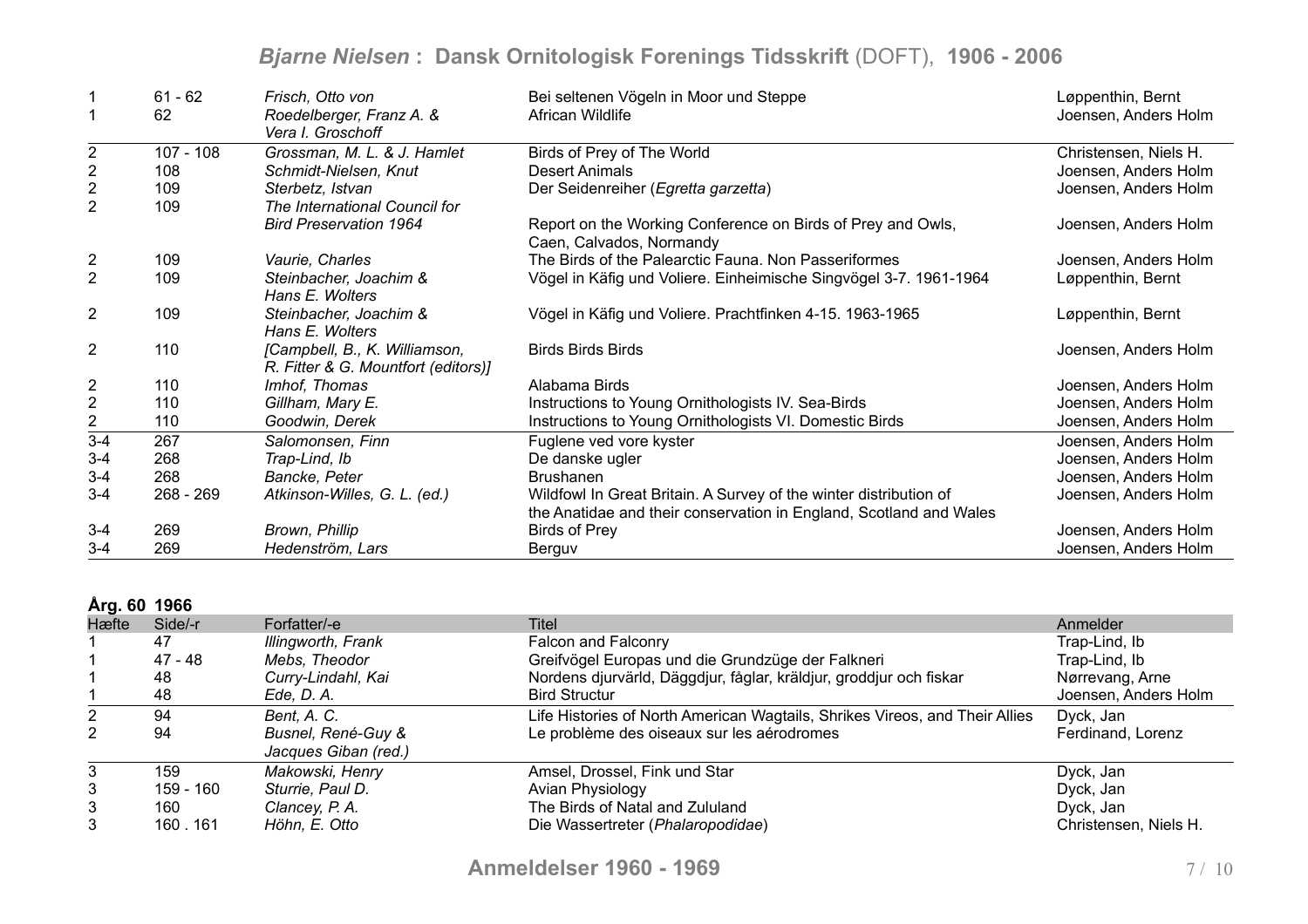| 3              | 161         | Murton, R. K.                   | The Wood Pigeon                                                      | Joensen, Anders Holm |
|----------------|-------------|---------------------------------|----------------------------------------------------------------------|----------------------|
| 3              | 161         | Bö. Olav                        | Falcon catching in Norway                                            | Trap-Lind, Ib        |
| 3              | 161 - 162   | Williamson, Kenneth             | Fair Isle and its birds                                              | Joensen, Anders Holm |
| 3              | 162         | Curry-Lindahl, Kai              | Europas Natur, Landskap, växt- och djurvärld                         | Joensen, Anders Holm |
| 4              | $203 - 204$ | Niethammer, K. Bauer &          | Handbuch der Vögel Mitteleuropas.                                    | Salomonsen, Finn     |
|                |             | U. Glutz von Blotzheim          | Band I (Gaviiformes-Phoenicopteriformes)                             |                      |
| $\overline{4}$ | 204         | Kühnelt, Wilhelm                | Grundriss der Ökologie. Mit besonderer Berüchsichtigung der Tierwelt | Joensen, Anders Holm |
| $\overline{4}$ | 204         | Nowak, Eugenius                 | Die Türkentaube (Streptopelia decaocto)                              | Preuss, Niels Otto   |
| 4              | 204         | Campbell, Bruce & Donald Watson | The Oxford Book of Birds                                             | Dyck, Jan            |
| 4              | 205         | Raethel, Heinz-Sigurd           | Krankheiten der Vögel                                                | Løppenthin, Bernt    |
| 4              | 205         | Noll, Hans                      | Die Brütvögel in ihren Lebensgebieten                                | Løppenthin, Bernt    |
| 4              | 205         | Nicolai, Jügen                  | Käfig- und Volierenvögel                                             | Løppenthin, Bernt    |
| 4              | 205         | Nicolai, Jügen                  | Vogelhaltung-Vogelpflege                                             | Løppenthin, Bernt    |

**Årg. 61 1967**

| וטטו וטישור    |             |                                  |                                                                       |                   |
|----------------|-------------|----------------------------------|-----------------------------------------------------------------------|-------------------|
| Hæfte          | Side/-r     | Forfatter/-e                     | <b>Titel</b>                                                          | Anmelder          |
|                | 69          | Mebs, Theodor                    | Eulen und Käuze                                                       | Trap-Lind, Ib     |
|                | 69          | Cowie, Mervyn                    | Fly, Vulture                                                          | Trap-Lind, Ib     |
|                | 70          | Delacour, Jean                   | The Waterfowl of the World - Vol. 4                                   | Joensen, A. Holm  |
|                | 70          | Steinbacher, Joachim &           | Vögel in Käfig und Voliere                                            | Løppenthin, Bernt |
|                |             | Hans Wolters                     |                                                                       |                   |
|                | 70          | Dorst, Jean                      | Avant que nature meure                                                | Joensen, A. Holm  |
|                | $70 - 71$   | Henze, Otto & Günther Zimmermann | Fugle og mennesker i have og skov                                     | Dyck, Jan         |
|                | 71          | Krumbiegel, Ingo                 | Die Straussenvögel                                                    | Løppenthin, Bernt |
|                | 71          | Kirchner, Heinrich               | Der Vogel im Fluge. Ein Feldführer durch die Grossvögel Mitteleuropas | Løppenthin, Bernt |
|                | 71          | Creutz, Gerhard                  | Geheimnisse des Vogelzuges                                            | Joensen, A. Holm  |
|                | 72          | Albrecht-Møller, J. L.           | Papegøjebogen                                                         | Løppenthin, Bernt |
|                | 72          | Brown, Philip                    | Birds in the Balance. Survival book 5                                 | Løppenthin, Bernt |
| $\overline{2}$ | 114         | Wagner, Helmuth O.               | Meine Freunde, die Kolibris. Streifzüge durch Mexiko                  | Løppenthin, Bernt |
| $\overline{2}$ | 114 - 115   | Bannerman, David Armitage &      | Birds of the Atlantic Islands                                         | Løppenthin, Bernt |
|                |             | W. Mary Bannerman                |                                                                       |                   |
| $\overline{2}$ | 115         | Cohen, Edwin                     | Birds of Hampshire and the Isle of Wight                              | Dyck, Jan         |
| $\overline{2}$ | $115 - 116$ | Steiniger, Fritz & Inge          | Mit den Zuvögeln zum Polarkreis                                       | Løppenthin, Bernt |
| $\overline{2}$ | 116         | Nethersole-Thompson, Desmond     | The Snow Bunting                                                      | Løppenthin, Bernt |
| $3 - 4$        | 189         | Voitkevich, A. A.                | The Feathers and Plumage of Birds                                     | Dyck, Jan         |
| $3 - 4$        | 188 - 189   | Fisher, James                    | The Shell Bird Book                                                   | Jepsen, P. Uhd    |
| $3 - 4$        | 190         | Joensen, Anders Holm             | Fuglene på Færøerne                                                   | Nørrevang, Arne   |
| $3 - 4$        | 190 - 191   | Curry-Lindahl, Kai (red.)        | Natur i Lappland, del I og II                                         | Joensen, A. Holm  |
| $3 - 4$        | 191         | Herter-Urich                     | Vergleichende Physiologie der Tiere I                                 | Dyck, Jan         |
| $3 - 4$        | 191         | Peterson, R. T., G. R. Mountfort | Europas Fugle                                                         | Joensen, A. Holm  |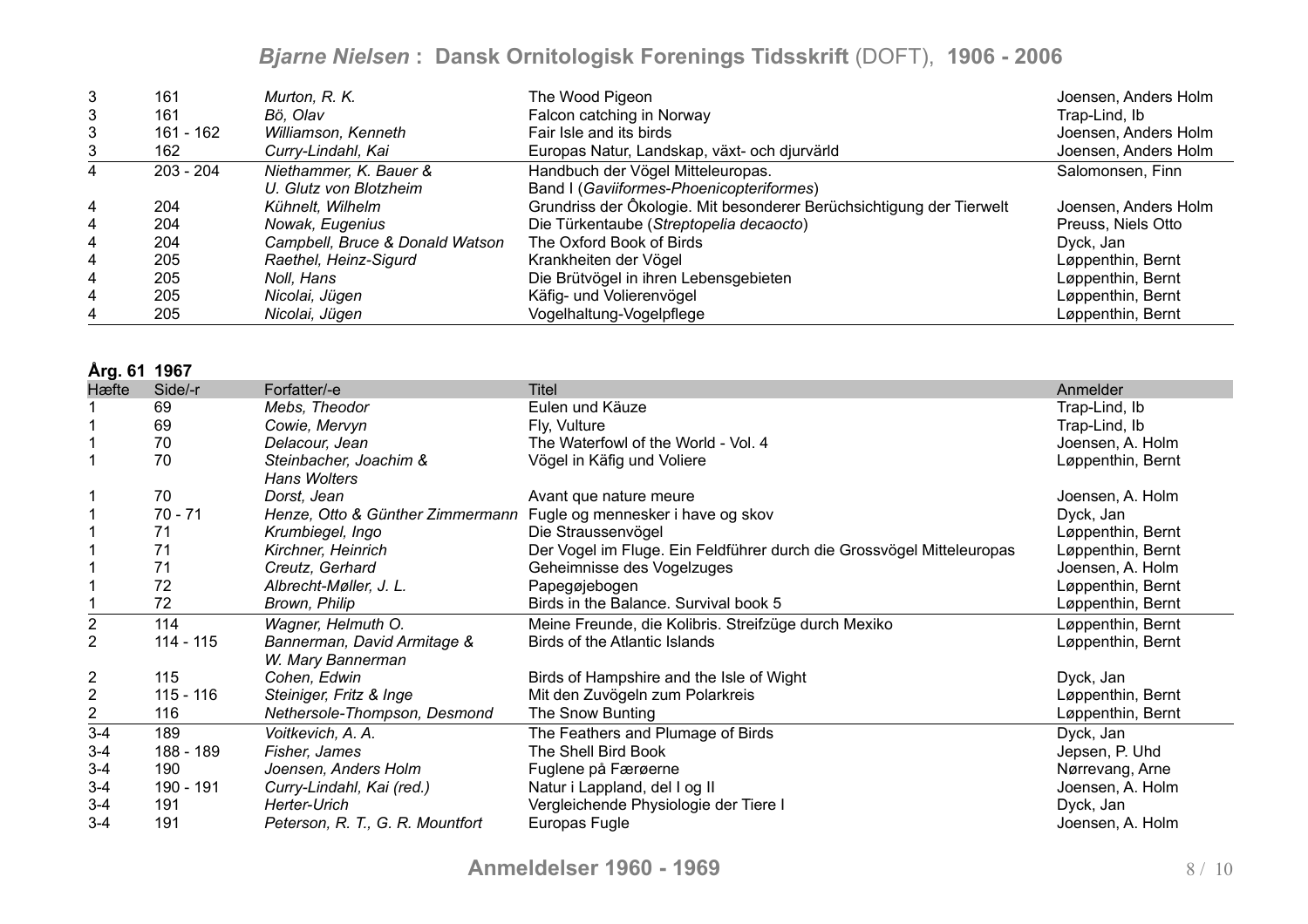|       |     | & P. A. D. Hollom |                                  |                    |
|-------|-----|-------------------|----------------------------------|--------------------|
| $3-4$ | 19٬ | Whinnom, Keith    | A Glossary of Spanish Bird-Names | Jørgensen, Harriet |
| $3-4$ | 19٬ | Pizzey, Graham    | Animals and Birds in Australia   | Joensen, A. Holm   |

#### **Årg. 62 1968**

| Hæfte                                      | Side/-r     | Forfatter/-e                         | <b>Titel</b>                                                      | Anmelder          |
|--------------------------------------------|-------------|--------------------------------------|-------------------------------------------------------------------|-------------------|
|                                            | 101         | Eastwood, Eric                       | Radar Ornithology                                                 | Salomonsen, Finn  |
|                                            | $101 - 102$ | Gentz, Kurt                          | Die grosse Dommel (Botaurus stellaris)                            | Løppenthin, Bernt |
|                                            | $102 - 103$ | Joensen, Poul Holm & Claus Bering    | Årstiderne 1-4. Foråret (239 pp.), Sommeren (244 pp.),            | Salomonsen, Finn  |
|                                            |             |                                      | Efteråret (210 pp.), Vinteren (205 pp.)                           |                   |
|                                            | 103         | Heather, B. D.                       | A biology of Birds with Particular Reference to New Zealand Birds | Dyck, Jan         |
| $\mathbf 1$                                | 103         | Ruttledge, Robert F.                 | Ireland's Birds                                                   | Joensen, A. Holm  |
| $\overline{1}$                             | 103         | Bailey, Alfred M. &                  | Birds of Colorado vol. 1og 2.                                     | Joensen, A. Holm  |
|                                            |             | Robert J. Niedrach                   |                                                                   |                   |
| -1                                         | 104         | Gooders, John                        | Where to Wtch Birds                                               | Joensen, A. Holm  |
|                                            | 104         | Rudd, Robert L.                      | Pesticides and the Living Landscape                               | Dyck, Jan         |
| $\overline{2}$                             | 146         | Géroudet, Paul                       | Water Birds with Webbed Feet                                      | Joensen, A. Holm  |
| $\frac{2}{2}$                              | 146         | Géroudet, Paul                       | Lea rapaces diurnes et nocturnes d'Europe                         | Joensen, A. Holm  |
|                                            | 146         | Immelmann, Klaus                     | Australian Finches in Bush and Aviary                             | Løppenthin, Bernt |
| $\begin{array}{c} 2 \\ 2 \\ 2 \end{array}$ | 146 - 147   | Fischer, James                       | Thorburn's Birds                                                  | Salomonsen, Finn  |
|                                            | 147         | Moreau, R. E.                        | The Bird Faunas of Africa and its Islands                         | Løppenthin, Bernt |
|                                            | 147 - 148   | Joensen, Anders Holm                 | Urfuglen (Lyrurus tetrix) i Danmark                               | Jensen, Birger    |
| $\mathbf 2$                                | 148         | Rand, Austin L. & E. Thomas Gilliard | Handbook of New guinea Birds                                      | Løppenthin, Bernt |
| $\frac{2}{3-4}$                            | 148         | Verheyren, Rudolf                    | Oologia Belgica                                                   | Salomonsen, Finn  |
|                                            | 245         | <b>Sveriges Radio</b>                | Radioens fågelskivor                                              | Gensbøl, Benny    |
| $3 - 4$                                    | 245         | Peterson, Roger, Guy Mountfort &     | Europas fåglar                                                    | Løppenthin, Bernt |
|                                            |             | P. A. D. Hollom                      |                                                                   |                   |
| $3 - 4$                                    | 245         | Kirchner, Heinrich                   | Der Vogel im Fluge 7. Alken                                       | Løppenthin, Bernt |
| $3-4$                                      | 246         | Kjaran, Birger                       | Haförninn                                                         | Løppenthin, Bernt |
| $3-4$                                      | 246         | Bub, Hans                            | Vogelfang und Vogelberingung. Teil 2                              | Løppenthin, Bernt |
| $3-4$                                      | 246         | Lindblad, Jan                        | Den sjungande fågelboken                                          | Gensbøl, Bennt    |
| $3-4$                                      | 247         | Harrison, Jeffrey                    | A Wealth of Wildfowl                                              | Salomonsen, Finn  |
| $3-4$                                      | 247         | Hanson, Harold C.                    | The Giant Canada Goose                                            | Fog, Mette        |
| $3 - 4$                                    | 248         | Steinbacher, Joachim &               | Vögel in Käfig und Voliere                                        | Løppenthin, Bernt |
|                                            |             | Hans E. Wolters                      |                                                                   |                   |
| $3 - 4$                                    | 248         | Löhrl, Hans                          | Die Kleiber Europas, Kleiberm Felsenkleiber, Korsicher Kleiber    | Løppenthin, Bernt |